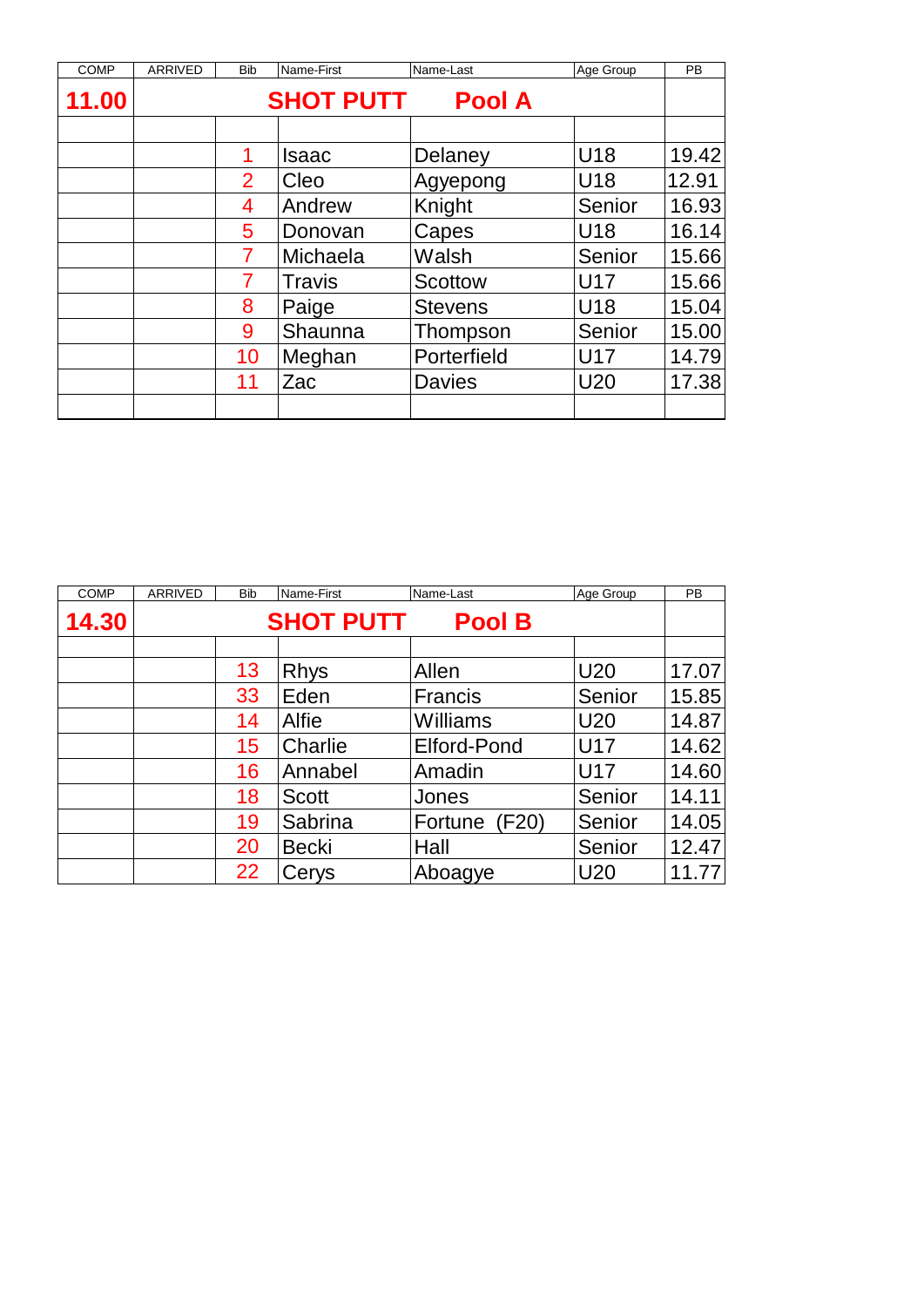| <b>COMP</b> | <b>ARRIVED</b> | <b>Bib</b> | Name-First      | Name-Last       | Age Group       | <b>PB</b> |
|-------------|----------------|------------|-----------------|-----------------|-----------------|-----------|
| 12.00       |                |            | <b>DISCUS</b>   | <b>Pool A</b>   |                 |           |
|             |                |            |                 |                 |                 |           |
|             |                | 23         | <b>Nicholas</b> | Percy           | Senior          | 63.38     |
|             |                | 24         | Dan             | Greaves (F44)   | Senior          | 63.01     |
|             |                | 25         | <b>Chris</b>    | <b>Scott</b>    | Senior          | 56.87     |
|             |                | 26         | <b>Mark</b>     | Plowman         | <b>Senior</b>   | 52.37     |
|             |                | 27         | James           | Wordsworth      | U20             | 51.94     |
|             |                | 28         | <b>Rhys</b>     | Allen           | U20             | 51.46     |
|             |                | 29         | Teddy           | Gannon          | U17             | 51.12     |
|             |                | 30         | Edward          | Fileman         | U <sub>20</sub> | 50.00     |
|             |                | 253        | Joe             | <b>Martin</b>   | Senior          | 50.92     |
|             |                | 32         | Shadine         | Duquemin        | Senior          | 56.81     |
|             |                | 33         | Eden            | <b>Francis</b>  | Senior          | 56.32     |
|             |                | 34         | Amy             | Holder          | Senior          | 55.37     |
|             |                | 35         | Phoebe          | Dowson          | Senior          | 53.08     |
|             |                | 36         | Taia            | <b>Tunstall</b> | Senior          | 51.93     |
|             |                | 37         | Zara            | Obamakinwa      | U20             | 49.05     |
|             |                | 38         | Emma            | <b>Botham</b>   | Senior          | 46.64     |

| <b>COMP</b> | ARRIVED | <b>Bib</b> | Name-First    | Name-Last        | Age Group | <b>PB</b> |
|-------------|---------|------------|---------------|------------------|-----------|-----------|
| 15.15       |         |            | <b>DISCUS</b> | <b>Pool B</b>    |           |           |
|             |         |            |               |                  |           |           |
|             |         | 39         | Joshua        | Douglas          | Senior    | 50.91     |
|             |         | 40         | Caden         | Uzoigwe          | U18       | 50.55     |
|             |         | 41         | Reuben        | Vaughan          | Senior    | 48.77     |
|             |         | 42         | <b>Travis</b> | <b>Scottow</b>   | U17       | 45.14     |
|             |         | 43         | <b>Isaac</b>  | Wood             | Senior    | 43.75     |
|             |         | 44         | Kamal         | <b>Benissad</b>  | Senior    | 43.60     |
|             |         | 45         | James         | Hedger           | Senior    | 51.24     |
|             |         | 46         | Kathryn       | Woodcock         | Senior    | 49.02     |
|             |         | 47         | Hannah        | Macaulay         | Senior    | 44.83     |
|             |         | 48         | Timi          | <b>Babatunde</b> | U17       | 52.97     |
|             |         | 49         | <b>Nubia</b>  | Evans-Shields    | U17       | 43.42     |
|             |         | 50         | Jenny         | Pyatt            | Senior    | 43.00     |
|             |         | 51         | Emma          | <b>Beardmore</b> | Senior    | 42.06     |
|             |         | 52         | Olivia        | <b>Austin</b>    | U20       | 41.88     |
|             |         | 53         | Anna          | <b>Merritt</b>   | Senior    | 40.17     |
|             |         | 10         | Meghan        | Porterfield      | U17       | 41.61     |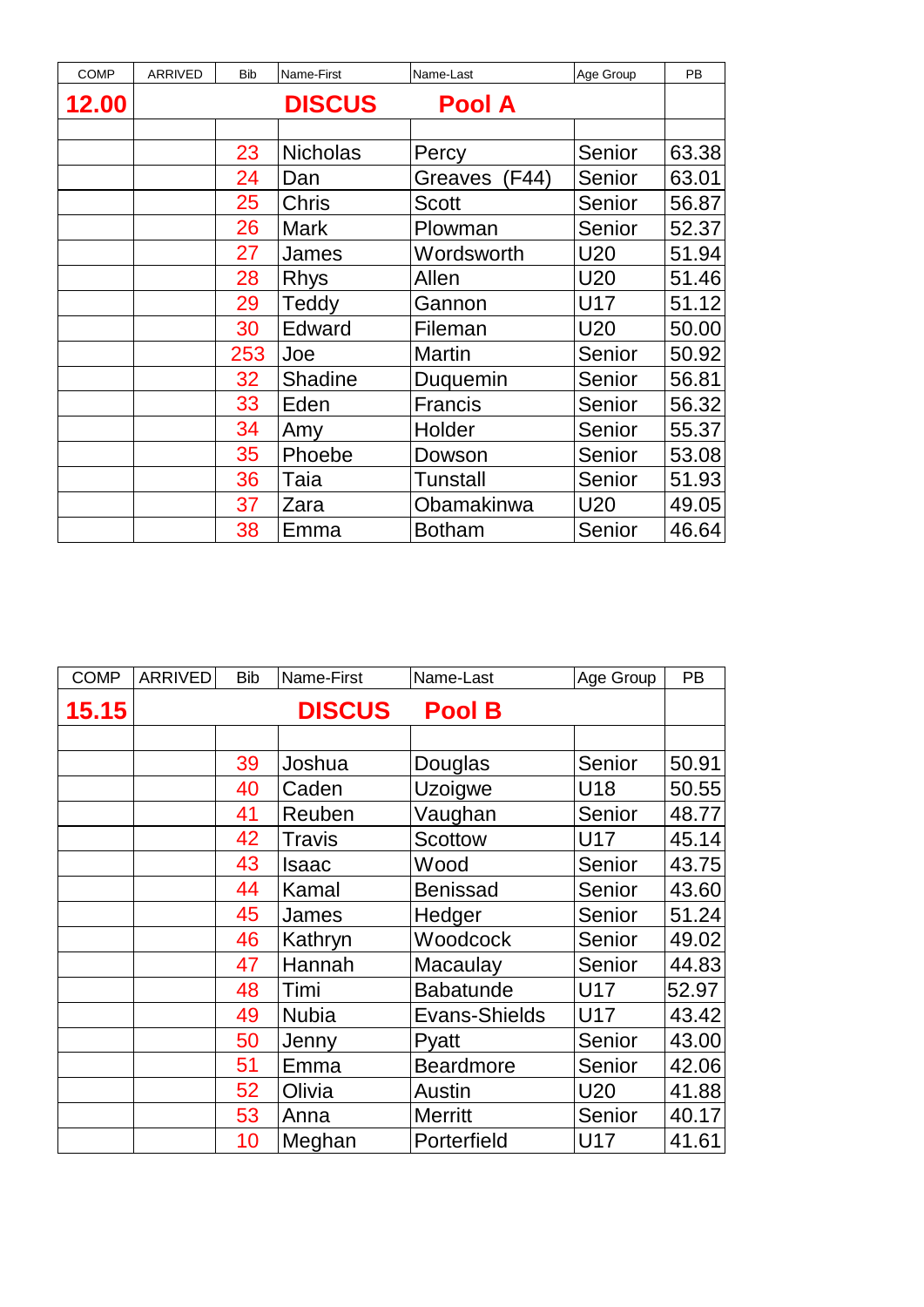| <b>COMP</b> | ARRIVED | <b>Bib</b> | Name-First    | Name-Last       | Age Group  | PB    |
|-------------|---------|------------|---------------|-----------------|------------|-------|
| 14.00       |         |            | <b>HAMMER</b> | <b>Pool A</b>   |            |       |
|             |         |            |               |                 |            |       |
|             |         | 55         | <b>Chris</b>  | Shorthouse      | Senior     | 67.13 |
|             |         | 56         | Craig         | Murch           | Senior     | 73.00 |
|             |         | 57         | <b>Mark</b>   | Dry             | Senior     | 70.03 |
|             |         | 58         | Owen          | <b>Merrett</b>  | <b>U20</b> | 66.31 |
|             |         | 59         | Kai           | <b>Barham</b>   | <b>U17</b> | 65.88 |
|             |         | 60         | <b>Thomas</b> | Head            | Senior     | 65.41 |
|             |         | 61         | <b>Jack</b>   | Paget           | Senior     | 64.47 |
|             |         | 61         | Charlotte     | Payne           | Senior     | 66.74 |
|             |         | 63         | Kayleigh      | Presswell       | Senior     | 64.77 |
|             |         | 64         | Pippa         | Wingate         | Senior     | 64.06 |
|             |         | 65         | Michaela      | Walsh           | Senior     | 62.64 |
|             |         | 66         | Harry         | <b>Ricketts</b> | U18        | 62.07 |

| <b>COMP</b> | ARRIVED | <b>Bib</b> | Name-First    | Name-Last                | Age Group       | <b>PB</b> |
|-------------|---------|------------|---------------|--------------------------|-----------------|-----------|
| 11.30       |         |            | <b>HAMMER</b> | <b>Pool B</b>            |                 |           |
|             |         |            |               |                          |                 |           |
|             |         | 15         | Charlie       | Elford-Pond              | U17             | 59.97     |
|             |         | 68         | James         | Hamblin                  | Senior          | 57.94     |
|             |         | 69         | Zoe           | Price                    | Senior          | 59.91     |
|             |         | 70         | Lily          | Murray                   | $U18$ 3kg       | 58.81     |
|             |         | 53         | Anna          | <b>Merritt</b>           | Senior          | 55.71     |
|             |         | 72         | Katie         | Lambert                  | Senior          | 55.17     |
|             |         | 74         | Jessica       | <b>Charlie Bennett</b>   | U20             | 49.95     |
|             |         | 30         | Lois          | Fileman                  | Senior          | 49.00     |
|             |         | 76         | Jasmine       | Trapnell                 | Senior          | 48.07     |
|             |         | 77         | Hannah        | Gellatly                 | U <sub>20</sub> | 48.03     |
|             |         | 78         | Alex          | Warner                   | Senior          | 59.80     |
|             |         | 79         | Ellen         | Thrall                   | Senior          | 48.34     |
|             |         | 254        | James         | Ericsson Nicholls Senior |                 | 53.60     |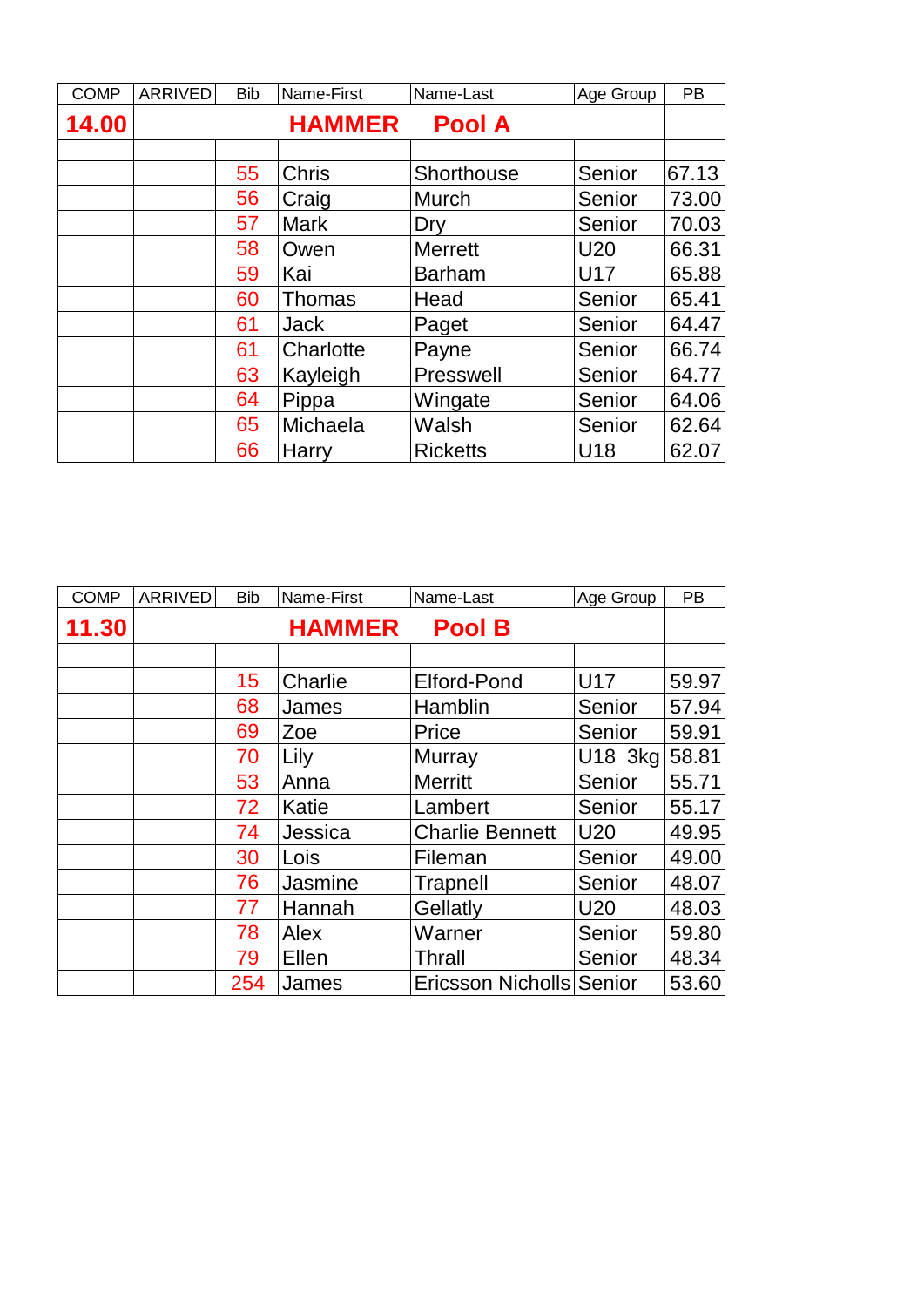| <b>COMP</b> | ARRIVED | <b>Bib</b> | Name-First              | Name-Last      | Age Group       | <b>PB</b> |
|-------------|---------|------------|-------------------------|----------------|-----------------|-----------|
| 15.15       |         |            | <b>LONG JUMP Pool A</b> |                |                 |           |
|             |         |            |                         |                |                 |           |
|             |         | 80         | Jacob                   | Fincham-Dukes  | Senior          | 8.08      |
|             |         | 81         | Alexander               | Farquharson    | Senior          | 8.01      |
|             |         | 82         | James                   | Lelliott       | Senior          | 7.85      |
|             |         | 83         | Alessandro              | Schenini       | Senior          | 7.76      |
|             |         | 84         | Jack                    | Roach          | Senior          | 7.66      |
|             |         | 85         | Samuel                  | Khogali        | Senior          | 7.65      |
|             |         | 86         | Michael                 | Puplampu       | Senior          | 7.50      |
|             |         | 87         | Dominic                 | Ogbechie       | Senior          | 7.49      |
|             |         | 89         | Rebecca                 | Chapman        | Senior          | 6.51      |
|             |         | 90         | Alice                   | <b>Hopkins</b> | Senior          | 6.41      |
|             |         | 91         | Charlotte               | Jones          | Senior          | 6.32      |
|             |         | 92         | <b>Molly</b>            | Palmer         | U <sub>20</sub> | 6.15      |
|             |         | 93         | Sarah                   | Warnock        | Senior          | 6.10      |
|             |         | 276        | Feron                   | <b>Sayers</b>  | Senior          | 8.05      |
|             |         | 94         | Eljoné                  | Kruger         | Senior          | 6.42      |

| <b>COMP</b> | <b>ARRIVED</b> | <b>Bib</b> | Name-First              | Name-Last             | Age Group       | <b>PB</b> |
|-------------|----------------|------------|-------------------------|-----------------------|-----------------|-----------|
| 10.30       |                |            | <b>LONG JUMP Pool B</b> |                       |                 |           |
|             |                |            |                         |                       |                 |           |
|             |                | 95         | <b>Ben</b>              | <b>Fisher</b>         | Senior          | 7.46      |
|             |                | 96         | Allan                   | Hamilton              | Senior          | 7.41      |
|             |                | 97         | Paul                    | Ogun                  | Senior          | 7.37      |
|             |                | 98         | Archie                  | Yeo                   | U20             | 7.36      |
|             |                | 99         | <b>Trevor</b>           | Alexanderson          | Senior          | 7.36      |
|             |                | 100        | Harry                   | Crosby                | U20             | 7.22      |
|             |                | 101        | <b>Ben</b>              | <b>Sutton</b>         | Senior          | 7.13      |
|             |                | 102        | Jordan                  | Kelly                 | Senior          | 7.09      |
|             |                | 103        | Adam                    | Lindo                 | Senior          | 7.05      |
|             |                | 104        | Rob                     | Worman                | Senior          | 7.01      |
|             |                | 105        | Samuel                  | <b>Sherlock</b>       | U20             | 6.93      |
|             |                | 106        | Joshua                  | <b>Barrett-Mowatt</b> | Senior          | 6.90      |
|             |                | 107        | Sam                     | Danson                | U20             | 6.87      |
|             |                | 108        | Jack                    | Compton               | U20             | 6.86      |
|             |                | 109        | Toby                    | Hiller                | U <sub>20</sub> | 6.84      |
|             |                | 110        | Ogo                     | Anochirionye          | Senior          | 7.16      |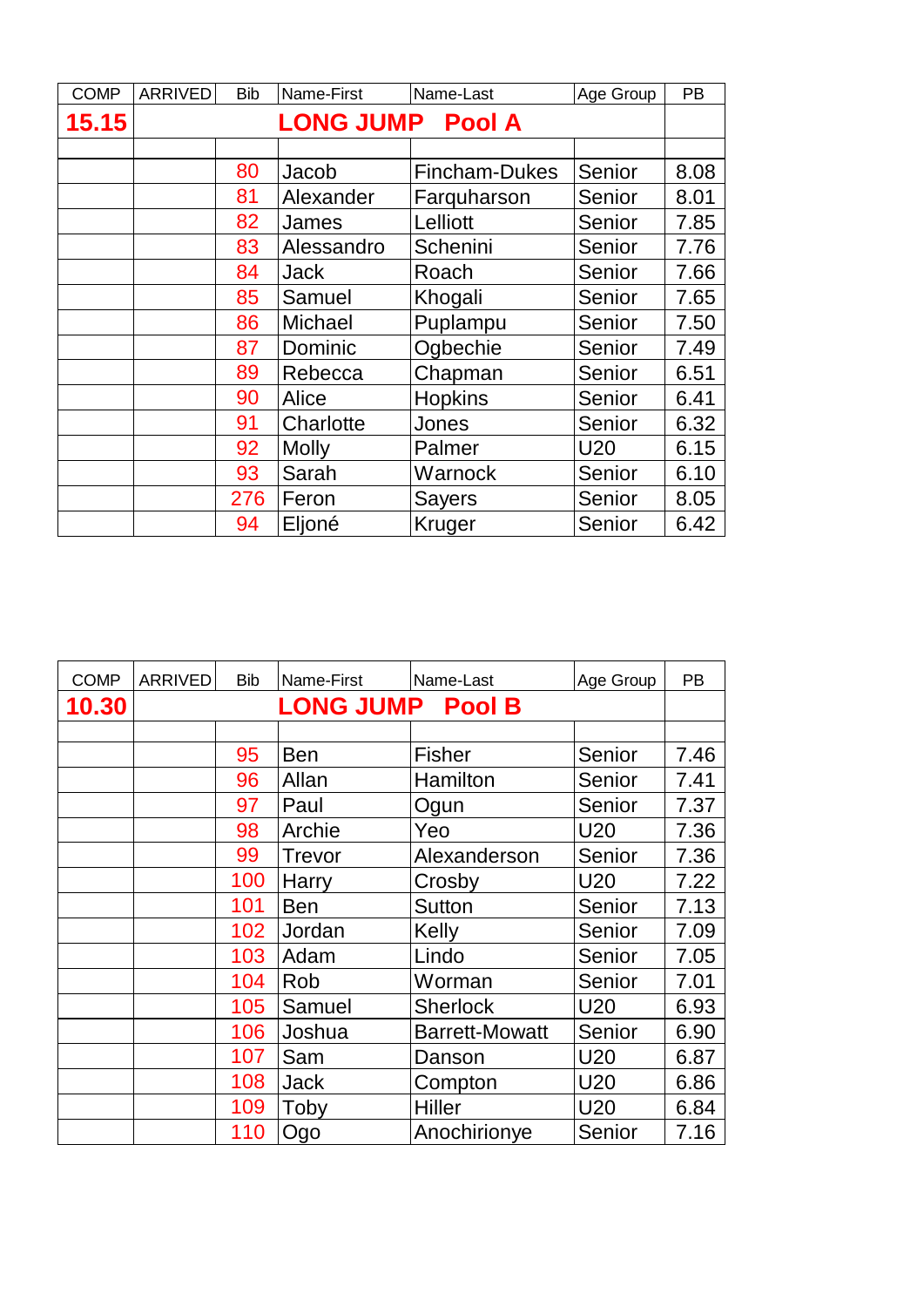| <b>COMP</b> | ARRIVED | <b>Bib</b> | Name-First              | Name-Last       | Age Group       | <b>PB</b> |
|-------------|---------|------------|-------------------------|-----------------|-----------------|-----------|
| 13.15       |         |            | <b>LONG JUMP Pool C</b> |                 |                 |           |
|             |         |            |                         |                 |                 |           |
|             |         | 111        | <b>Madeline</b>         | (F38)<br>Down   | U15             | 4.20      |
|             |         | 112        | <b>Dillon</b>           | Ryan            | U <sub>20</sub> | 7.03      |
|             |         | 113        | Sara                    | Geary           | Senior          | 5.79      |
|             |         | 114        | Ruby                    | Jerges          | U <sub>20</sub> | 6.09      |
|             |         | 115        | Amy                     | Rolfe           | Senior          | 6.09      |
|             |         | 116        | Jessica                 | Lee             | U17             | 5.94      |
|             |         | 117        | Mary                    | Adeniji         | Senior          | 5.93      |
|             |         | 118        | <b>Eloise</b>           | Harvey          | Senior          | 5.88      |
|             |         | 119        | Seren                   | Rodgers         | U20             | 5.84      |
|             |         | 121        | Rachel                  | Alexander       | Senior          | 5.77      |
|             |         | 122        | Liisa-Maria             | Truupold        | Senior          | 5.76      |
|             |         | 123        | Delleah                 | <b>Belgrave</b> | <b>U20</b>      | 5.73      |
|             |         | 124        | Mary                    | <b>Elcock</b>   | Senior          | 5.72      |
|             |         | 125        | KiiKii                  | <b>Brown</b>    | U <sub>20</sub> | 5.70      |
|             |         | 274        | Grace                   | Colmer          | U <sub>20</sub> | 5.74      |

| <b>COMP</b> | <b>ARRIVED</b> | <b>Bib</b> | Name-First         | Name-Last        | Age Group  | <b>PB</b> |
|-------------|----------------|------------|--------------------|------------------|------------|-----------|
| 12.30       |                |            | <b>TRIPLE JUMP</b> | <b>13m Board</b> |            |           |
|             |                |            |                    |                  |            |           |
|             |                | 126        | Nathan             | Fox              | Senior     | 16.49     |
|             |                | 86         | Michael            | Puplampu         | Senior     | 16.41     |
|             |                | 128        | Efe                | Uwaifo           | Senior     | 16.20     |
|             |                | 129        | Seun               | Okome            | Senior     | 16.13     |
|             |                | 130        | Chuko              | Cribb            | Senior     | 15.28     |
|             |                | 131        | <b>Ben</b>         | <b>Williams</b>  | Senior     | 16.50     |
|             |                | 132        | Daniel             | Lewis            | Senior     | 15.8      |
|             |                | 133        | Toby               | <b>Dronfield</b> | <b>U20</b> | 14.40     |
|             |                | 135        | Jacob              | <b>Booth</b>     | <b>U20</b> | 14.26     |
|             |                | 137        | Jason              | Dankyi           | U17        | 14.00     |
|             |                | 139        | Louis              | Goffin           | Senior     | 13.70     |
|             |                | 140        | <b>Nathan</b>      | Douglas          | Senior     | 16.20     |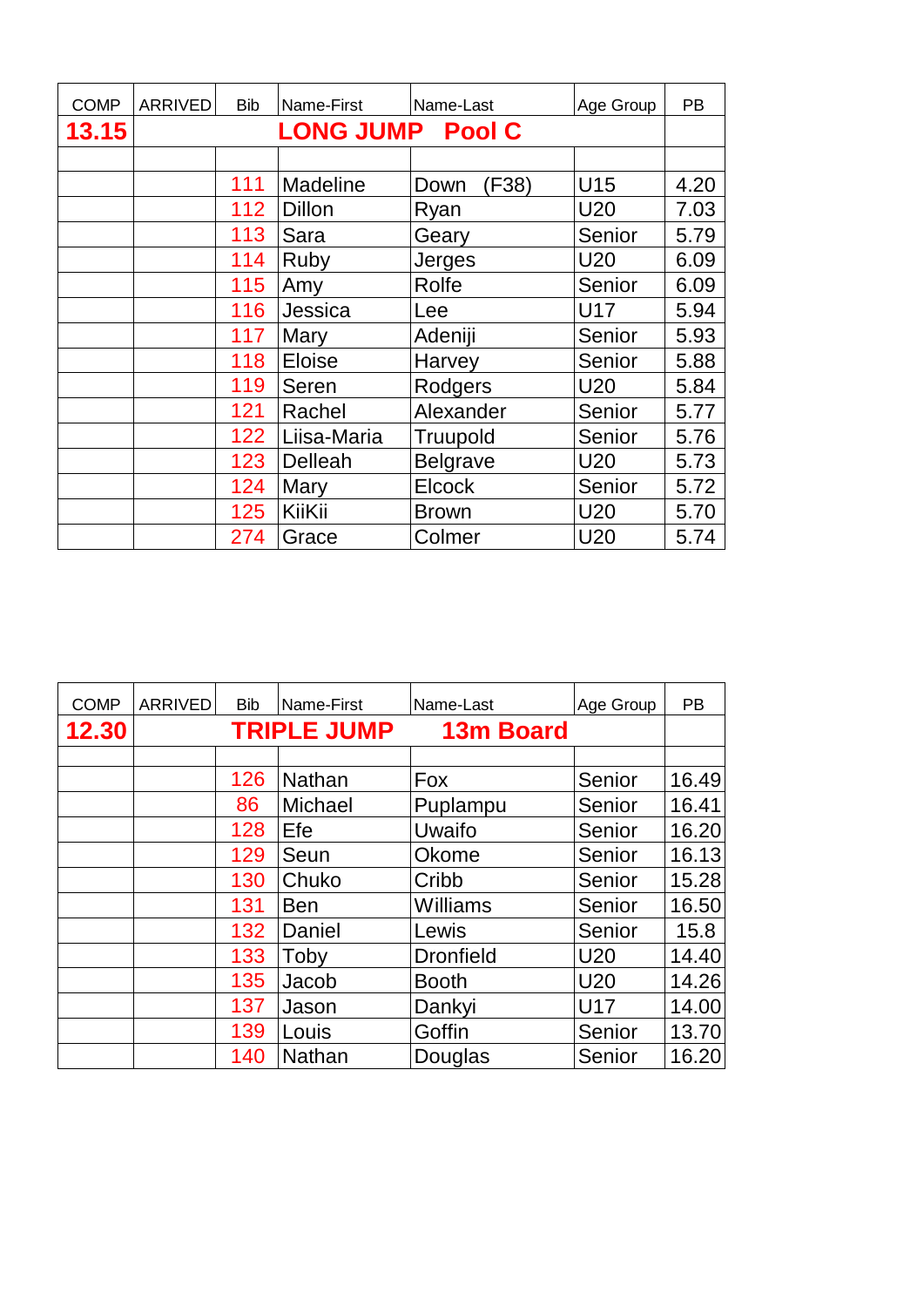|             |         | 141        | Joseph             | <b>Gilkes</b> | Senior     | 15.34     |
|-------------|---------|------------|--------------------|---------------|------------|-----------|
|             |         |            |                    |               |            |           |
| <b>COMP</b> | ARRIVED | <b>Bib</b> | Name-First         | Name-Last     | Age Group  | <b>PB</b> |
| 14.45       |         |            | <b>TRIPLE JUMP</b> | 11m Board     |            |           |
|             |         |            |                    |               |            |           |
|             |         | 142        | Sineade            | Gutzmore      | Senior     | 13.70     |
|             |         | 143        | <b>Massi</b>       | Campbell      | U20        | 14.00     |
|             |         | 144        | <b>Matthew</b>     | Cox           | U20        | 13.79     |
|             |         | 145        | Aran               | Yavuz         | <b>U20</b> | 13.68     |
|             |         | 146        | Shawn              | Ampofo        | <b>U20</b> | 13.45     |
|             |         | 147        | Anand              | Patel         | Senior     | 13.27     |
|             |         | 148        | Daniel             | Ayodele       | U17        | 13.37     |
|             |         | 149        | Lia                | Stephenson    | Senior     | 13.00     |
|             |         | 150        | Montana            | Jackson       | Senior     | 12.86     |
|             |         | 151        | Lily               | Hulland       | Senior     | 12.75     |
|             |         | 152        | Libby              | White         | U17        | 12.63     |
|             |         | 153        | Carolyn            | Harvey        | Senior     | 12.34     |
|             |         | 260        | Georgina           | Forde-Wells   | Senior     | 12.75     |
|             |         | 155        | Jahisha            | <b>Thomas</b> | Senior     | 13.6      |
|             |         | 156        | Eavion             | Richardson    | Senior     | 12.58     |

| <b>COMP</b> | <b>ARRIVED</b> | <b>Bib</b> | Name-First         | Name-Last      | Age Group       | PB    |
|-------------|----------------|------------|--------------------|----------------|-----------------|-------|
| 10.30       |                |            | <b>TRIPLE JUMP</b> | 9m Board       |                 |       |
|             |                |            |                    |                |                 |       |
|             |                | 157        | <b>Belinda</b>     | Sergent        | Senior          | 12.34 |
|             |                | 158        | Amy                | Warre          | <b>U20</b>      | 12.10 |
|             |                | 159        | Olivia             | Reah           | <b>U20</b>      | 11.96 |
|             |                | 160        | Victoria           | Oshunremi      | Senior          | 11.94 |
|             |                | 161        | Kacey              | <b>Walters</b> | U <sub>20</sub> | 11.87 |
|             |                | 163        | Robyn              | Taylor         | Senior          | 11.55 |
|             |                | 164        | Hazel              | Shanley        | Senior          | 11.51 |
|             |                | 165        | Amber              | Purcell        | <b>U17</b>      | 11.48 |
|             |                | 166        | Amber              | <b>Brown</b>   | <b>U17</b>      | 11.34 |
|             |                | 167        | Kelsey             | Sutherland     | Senior          | 11.27 |
|             |                | 168        | Sarah              | Melbourne      | Senior          | 11.22 |
|             |                | 169        | Morgan             | Findlay        | Senior          | 11.12 |
|             |                | 170        | Shaya              | Van Houdt      | Senior          | 11.05 |
|             |                | 171        | Shanara            | <b>Hibbert</b> | Senior          | 12.77 |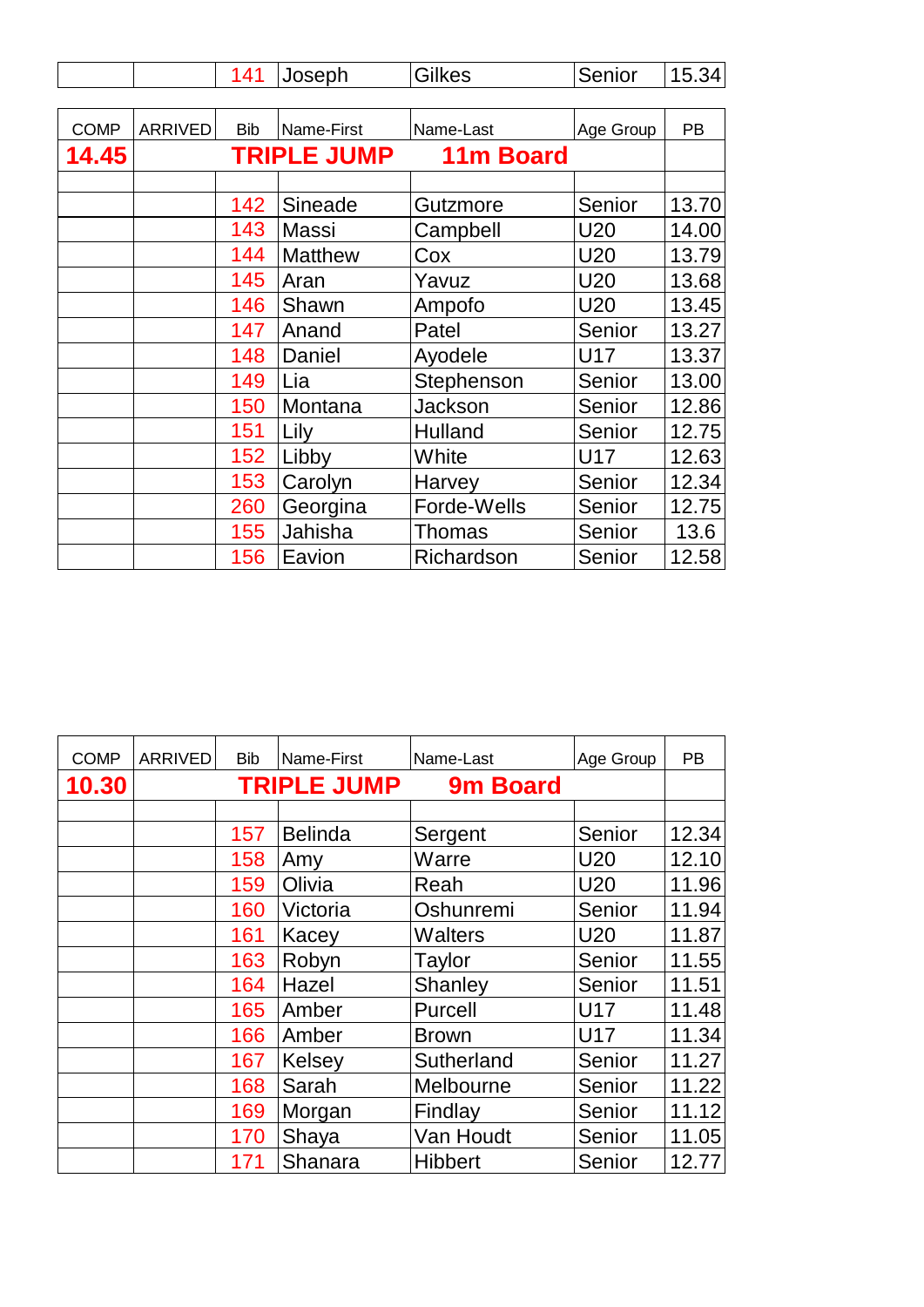|             |                                   | 172        | Reese          | Robinson      | <b>U20</b> | 12.10     |  |
|-------------|-----------------------------------|------------|----------------|---------------|------------|-----------|--|
|             |                                   |            |                |               |            |           |  |
| <b>COMP</b> | ARRIVED                           | <b>Bib</b> | Name-First     | Name-Last     | Age Group  | <b>PB</b> |  |
| 11.45       | <b>HIGH JUMP</b><br><b>Pool E</b> |            |                |               |            |           |  |
|             |                                   |            |                |               |            |           |  |
|             |                                   | 173        | Lea            | Wenger        | Senior     | 1.60      |  |
|             |                                   | 174        | Dahlia         | Corp          | U17        | 1.67      |  |
|             |                                   | 175        | Lily           | <b>Bailey</b> | U17        | 1.66      |  |
|             |                                   | 176        | Erin           | Troop         | U20        | 1.66      |  |
|             |                                   | 177        | Evie           | Moir          | U17        | 1.65      |  |
|             |                                   | 268        | Finley         | Powell        | U15        | 1.72      |  |
|             |                                   | 179        | <b>Saskia</b>  | Lean          | <b>U20</b> | 1.63      |  |
|             |                                   | 180        | Ena            | Olivier       | U17        | 1.60      |  |
|             |                                   | 181        | Mabel-Rose     | <b>Scales</b> | U17        | 1.60      |  |
|             |                                   | 182        | Georgia        | Wharton       | U17        | 1.60      |  |
|             |                                   | 183        | <b>Natalie</b> | Seyler        | U15        | 1.60      |  |
|             |                                   | 261        | Janet          | <b>Browne</b> | Senior     | 1.71      |  |
|             |                                   | 186        | Hayley         | Dimond        | U17        | 1.51      |  |
|             |                                   | 187        | Ursula         | Moore         | U17        | 1.55      |  |
|             |                                   | 188        | Anna           | Rogozha       | Senior     | 1.62      |  |

|       |     | COMPRRIVE Bib Name-First Name-Last |               | Age Grd PB      |      |
|-------|-----|------------------------------------|---------------|-----------------|------|
| 10.45 |     | <b>HIGH JUMP</b>                   | <b>Pool D</b> |                 |      |
|       |     |                                    |               |                 |      |
|       | 189 | Emily                              | Madden Forman | Senior          | 1.76 |
|       | 190 | Lili                               | Church        | U20             | 1.75 |
|       | 192 | Ciara                              | Kennelly      | Senior          | 1.75 |
|       | 193 | Halle                              | Ferguson      | U20             | 1.75 |
|       | 194 | Evelyne                            | Fonteyne      | U20             | 1.74 |
|       | 195 | Gracie                             | Wall          | <b>U17</b>      | 1.73 |
|       | 196 | Jazmin                             | Cooke         | Senior          | 1.72 |
|       | 197 | Bethany                            | Woodhead      | U <sub>20</sub> | 1.71 |
|       | 198 | Hollie                             | Smith         | Senior          | 1.71 |
|       | 199 | Lily                               | Holt          | Senior          | 1.70 |
|       | 200 | Rebecca                            | Walker        | U <sub>20</sub> | 1.70 |
|       | 201 | Gabrielle                          | Garber        | U <sub>20</sub> | 1.70 |
|       | 202 | Gabriella                          | Thoburn       | U <sub>20</sub> | 1.68 |
|       | 203 | Laura                              | Armorgie      | Senior          | 1.65 |
|       | 204 | Jessica                            | Gordon        | Senior          | 1.65 |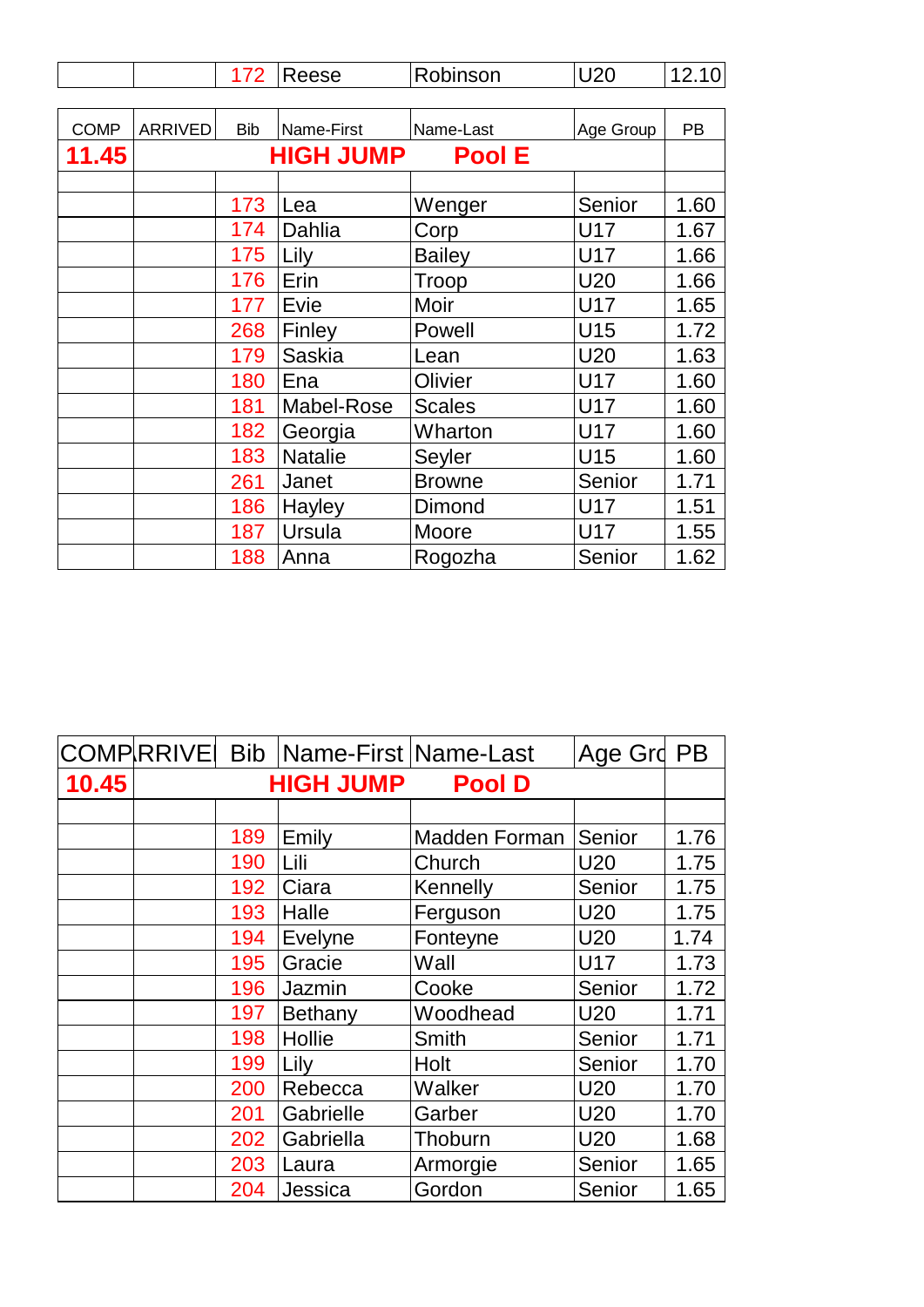|             |         | 266        | Rohan            | Stewart                            | U17        | 1.73      |
|-------------|---------|------------|------------------|------------------------------------|------------|-----------|
|             |         |            |                  |                                    |            |           |
| <b>COMP</b> | ARRIVED | <b>Bib</b> | Name-First       | Name-Last                          | Age Group  | <b>PB</b> |
| 14.00       |         |            | <b>HIGH JUMP</b> | <b>Pool C</b>                      |            |           |
|             |         |            |                  |                                    |            |           |
|             |         | 205        |                  | Martins Junior Ogedenbe Dobies U17 |            | 1.95      |
|             |         | 206        | Morgan           | Lake                               | Senior     | 1.96      |
|             |         | 207        | Amit             | <b>Kumar</b>                       | Senior     | 1.94      |
|             |         | 208        | Sam              | Wright                             | <b>U17</b> | 1.93      |
|             |         | 209        | Ryan             | Webb                               | Senior     | 1.90      |
|             |         | 265        | <b>Jack</b>      | <b>Butler</b>                      | Male       | 1.78      |
|             |         | 210        | Jamaa            | Darlington                         | <b>U20</b> | 1.90      |
|             |         | 211        | Daniel           | Kosmaczewski                       | Senior     | 1.90      |
|             |         | 212        | <b>Justin</b>    | Price                              | U17        | 1.90      |
|             |         | 213        | Reuben           | <b>Taylor-George</b>               | U20        | 1.87      |
|             |         | 214        | Jacob            | <b>Vickers</b>                     | U17        | 1.82      |
|             |         | 215        | Claire           | <b>McGarvey</b>                    | Senior     | 1.78      |
|             |         | 216        | Hannah           | <b>Tapley</b>                      | Senior     | 1.78      |
|             |         | 217        | <b>Bernice</b>   | Coulson                            | Senior     | 1.77      |
|             |         | 218        | Daena            | Kealy                              | Senior     | 1.76      |

| <b>COMP</b> | ARRIVED | <b>Bib</b> | Name-First       | Name-Last       | Age Group       | <b>PB</b> |
|-------------|---------|------------|------------------|-----------------|-----------------|-----------|
| 13.00       |         |            | <b>HIGH JUMP</b> | <b>Pool B</b>   |                 |           |
|             |         |            |                  |                 |                 |           |
|             |         | 219        | Charlie          | Husbands        | Senior          | 2.08      |
|             |         | 220        | Owen             | Southern        | Senior          | 2.06      |
|             |         | 221        | Seb              | Clatworthy      | U <sub>20</sub> | 2.06      |
|             |         | 222        | Jonathon         | Heath           | Senior          | 2.05      |
|             |         | 223        | Harry            | Whyley          | Senior          | 2.03      |
|             |         | 224        | Jakub            | Walecki         | U <sub>20</sub> | 2.03      |
|             |         | 225        | Will             | <b>Sutton</b>   | U <sub>20</sub> | 2.03      |
|             |         | 226        | Kimani           | <b>Jack</b>     | U <sub>20</sub> | 2.02      |
|             |         | 227        | Sean             | Oceng-Engena    | U20             | 2.02      |
|             |         | 228        | Joseph           | <b>Miles</b>    | Senior          | 2.00      |
|             |         | 229        | Hari             | <b>Brogan</b>   | U <sub>20</sub> | 2.00      |
|             |         | 230        | Malachi          | Gair            | Senior          | 1.96      |
|             |         | 231        | Noor-Eldin       | Mahmoud         | U <sub>20</sub> | 1.96      |
|             |         | 232        | <b>Dylan</b>     | <b>Phillips</b> | U <sub>20</sub> | 1.95      |